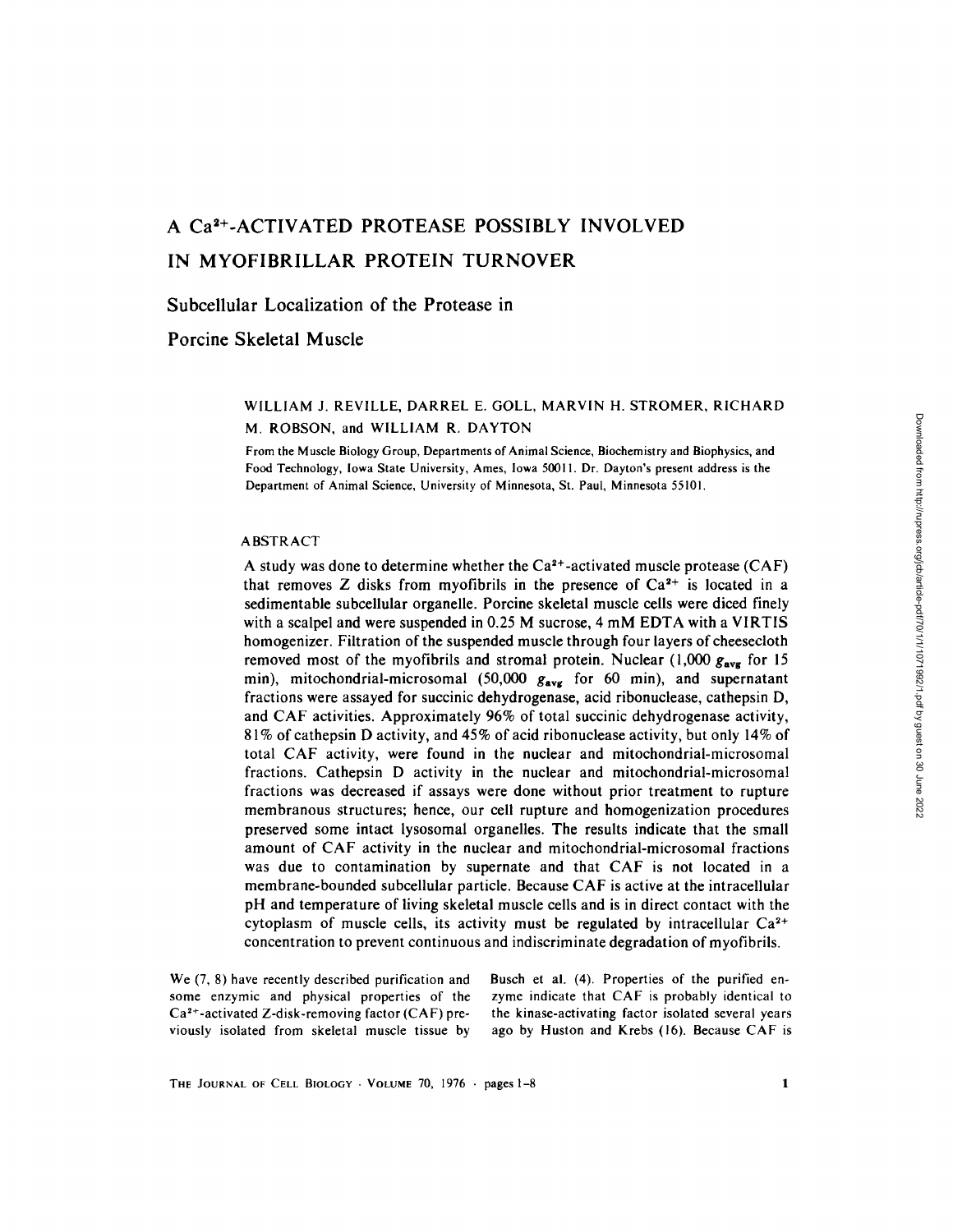the first endogenous muscle protease that has a demonstrable effect on the myofibril in in vitro assays, it is possible that this protease is involved in metabolic turnover of myofibrillar proteins (6). The three 30-s homogenizations in a Waring Blendor used in Busch's (4) and in our more recent (7) procedures to suspend ground muscle tissue in the first step for preparation of the crude  $P_{0-40}$  CAF fraction are sufficiently vigorous to rupture membranes of many subcellular organelles. Therefore, isolation of CAF from the supernate of skeletal muscle homogenates made by using these homogenization conditions does not preclude the possibility that CAF is located *in situ* in membrane-enclosed organelles that are ruptured during our initial vigorous homogenization of ground muscle tissue. Recent work (5, 24, 26) has clearly shown that muscle cells contain lysosomes, but that these lysosomes may have a morphology different from that of lysosomes observed in other cells (24). Although very little information is available on factors regulating degradation of intracellular proteins during their metabolic turnover (22), it is clear that myofibrillar proteins turn over (27). The lysosomal system (10) has been implicated in intracellular degradation of proteins in other tissues (14, 15, 23), and it seemed possible that CAF was also located in lysosomes *in situ* in skeletal muscle cells, even though the pH optimum of CAF was higher than that of most lysosomal enzymes (8). We have therefore used differential centrifugation to prepare nuclear, mitochondrial-microsomal, and supernatant fractions from homogenates of skeletal muscle cells and have assayed these fractions for CAF, cathepsin D, acid ribonuclease, and succinic dehydrogenase activities. The results indicate that CAF is not confined to a sedimentable subcellular organelle.

# EXPERIMENTAL PROCEDURES

Porcine semitendinosus, biceps femoris, and semimembranous muscles were removed from 80- to 120-kg pigs, immediately taken to a 2°C room, trimmed free from fat and connective tissue, chilled in ice, and used within 40 min after exsanguination for preparation of myofibrils and the different subcellular fractions. Unless otherwise indicated, all preparations were carried out at  $0^{\circ}$  -3° C with precooled solutions made by using double-deionized distilled water that had been redistilled in glass and stored in polyethylene containers. Protein concentrations were determined by the biuret method (13) as modified by Robson et aL (21).

## *Preparation of Subcellular Fractions*

Three 20-g muscle samples were finely diced by using a sharp scalpel, and each sample was suspended in 180 ml of 0.25 M sucrose, 4 mM EDTA, pH 7.3, by homogenizing with two 2.5-s bursts, separated by a 30-s cooling interval, on a VIRTIS 45 homogenizer (speed setting at 80) (Virtis Co., Gardiner, N. Y.). Other procedures for homogenizing mature mammalian skeletal muscle, such as passing it through an ordinary meat grinder, caused extensive damage to subcellular organelles and had to be abandoned in favor of dicing muscle with a scalpel. Similarly, use of a VIRTIS homogenizer with the ability to control homogenizing speeds gave slightly better preservation of subcellular organelles than did use of a Waring Blendor. The three homogenates were combined, filtered through four layers of cheesecloth, and the pH of the filtrate (commonly 6.8-7.0 at this stage) was adjusted to pH 7.3 by adding a few drops of 1.0 M Tris, pH 11.0. The cheesecloth filtrate at pH 7.3 is called the whole homogenate in this paper. A nuclear fraction was sedimented from the whole homogenate at 1,000  $g_{\text{avg}}$  for 15 min. The nuclear pellet was resuspended in one-third the original volume of homogenizing solution and sedimented again at 1,000  $g_{\text{avg}}$  for 15 min. This nuclear pellet was resuspended in the original homogenizing solution. Supernates from the two  $1,000$   $g_{\text{avg}}$  centrifugations were combined and centrifuged at 50,000  $g_{\text{avg}}$  for 60 min. The 50,000  $g_{\text{avg}}$  pellet was suspended in the original homogenizing solution to produce a mitochondrial-microsomal fraction. The mitochondrial-microsomal fraction contained mitochondria, lysosomes, peroxisomes, and microsomes. The 50,000  $g_{\text{avg}}$  supernate contained cytoplasmic proteins. Samples of each fraction were diluted to the same protein concentration by adding the sucrose homogenizing solution. These diluted samples were normally frozen at  $-24^{\circ}$  C and thawed at 37° C three times to rupture all membranous subcellular organelles before assay for different enzymic activities, in some instances, membranous subcellular organelles were ruptured by assay in the presence of 0.2% (vol/vol) of the nonionic detergent, Triton X-100.

## *CAF Activity*

Each subcellular fraction was assayed for its  $Ca^{2+}$ activated ability to release material soluble in 100 mM KCI, pH 7.0, from intact myofibrils. Incubation mixtures contained 100 mM KC1, 20 mM Tris-acetate, pH 7.0, 10 mM 2-mercaptoethanol, 8 mM CaCl<sub>2</sub>, 1 mM NaN<sub>2</sub>, 0.8 mM EDTA, 33 mM sucrose, 4.0 mg purified myofibrils/ ml, and 1 mg of enzyme (subcellular fraction) protein in a total vol of 2.5 ml. Control tubes contained these same ingredients, except that 8 mM EDTA was substituted for 8 mM CaCl<sub>2</sub>. After 24 h at 25° C, a small portion was removed from both the sample and control tubes for examination in the phase microscope. The remainder of each sample was centrifuged at 32,000  $g_{avg}$  for 30 min, and the absorbance of the supernates was measured at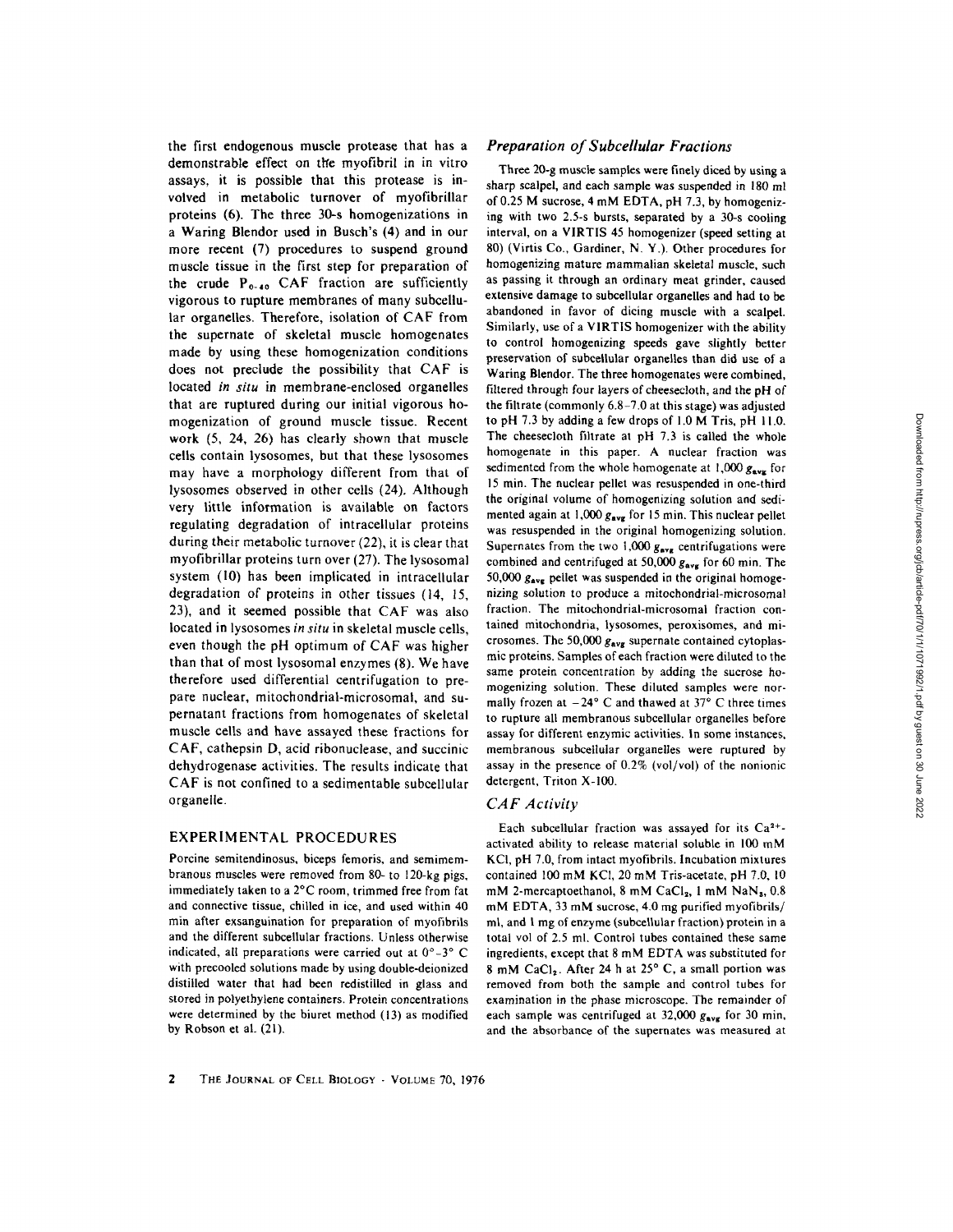280 nm. The difference in absorbance at 280 nm between sample and control tubes was used to calculate specific CAF activity as  $\Delta OD_{280nm}/$ milligram protein/24 h.

# *Cathepsin D Activity*

Incubation mixtures contained 20 mg hemoglobin/ml (bovine Type II, Sigma Chemical Co., St. Louis. Mo.), 0.2 M sodium acetate, pH 3.5, 0.25 M sucrose, 0.50 mg enzyme protein (subcellular fraction)/ml, and sometimes 0.2% (vol/vol) Triton X-100 in a total vol of 2.0 ml. After 60 min at  $37^{\circ}$  C, the reaction was terminated by adding 4.0 ml of 5% trichloroacetic acid. Controls were made by adding the enzyme (subcellular fraction) sample at the end of the incubation period and then adding 4.0 mg of 5% trichloroacetic acid after the enzyme sample had mixed for a few seconds. After standing at  $0^{\circ}$  C for 60 min, the 3.3% trichloroacetic acid suspensions were filtered through Whatman no. 1 or no. 3 filter paper, and the clear filtrates were analyzed for peptides by using the Folin-Lowry assay (1, 17). The difference in Folin-Lowry-positive material between sample and control tubes was used to calculate specific cathepsin D activity as  $\Delta \mu$ g tyrosine equivalents/milligram protein/60 min.

#### *A cid Ribonuclease*

Incubation mixtures contained 1.0 mg RNA/ml (yeast Type XI, Sigma), 0.1 M sodium acetate, pH 5.0, 0.25 M sucrose, and 0.5 mg enzyme protein (subcellular fraction)/ml in a total vol of 2.0 ml. After 1 h at  $37^{\circ}$ C, the reaction was terminated by adding 2.0 ml of a 10% perchloric acid, 0.25% uranyl acetate mixture. Controls were prepared by adding the enzyme (subcellular fraction) sample after the perchloric acid-uranyl acetate reagent. After standing for 60 min at  $0^{\circ}$ C, the 5% perchloric acid, 0.125% uranyl acetate suspensions were centrifuged at 8,500  $g_{\text{avg}}$  for 15 min, and the absorbance of the supernate was measured at 260 nm. The average extinction coefficient of the released nucleotides was taken as  $8.5 \times 10^{6}$  cm<sup>2</sup> mole<sup>-1</sup> (9). The difference in absorbance at 260 nm between sample and control tubes was used to calculate specific acid ribonuclease activity as Anmoles mononucleotide released/milligram protein/h.

#### *Succinic Dehydrogenase*

Enzymic activity was measured as 2-(p-iodophenyl)-3- (p-nitrophenyl)-5-phenyltetrazolium chloride reductase. Incubation mixtures contained 0.6 mg 2-(p-iodophenyl)-3-(p-nit rophenyl)-5-phenyltet razolium chloride/ml (Sigma), 0.1 M Tris-acetate, pH 7.5, 0.1 M succinate, 0.25 M sucrose, and 0.5 mg enzyme protein (subcellular fraction)/ml in a final vol of 2.0 ml. After 30 min at  $37^{\circ}$ C, the reaction was stopped by adding 2.0 ml of 5% trichloroacetic acid. Controls were prepared by adding the enzyme (subcellular fraction) sample at the end of the incubation period and then adding 2.0 ml of 5% trichlo-

roacetic acid immediately after addition of the enzyme sample. After standing for 60 min at  $0^{\circ}$ C, 4.0 ml of ethyl acetate were added to each tube, and the formazan was extracted into the organic phase by vigorous shaking. The two phases were separated by centrifugation at 1,500  $g_{\text{avg}}$  for 15 min, and the absorbance of the ethyl acetate layer was measured at 490 nm. The difference in absorbance at 490 nm between sample and control tubes was used to calculate specific succinic dehydrogenase activities as  $\Delta OD_{490\ nm}/$  milligram protein/30 min.

#### *M yofibrils*

Purified myofibrils free from contaminating membranes were prepared by using I% Triton X-100 as described by Goll et al. (12). Myofibrils were suspended in 100 mM KC1.

#### RESULTS

Because very gentle dicing and homogenization conditions were used to disrupt the muscle cells, myofibrils and connective tissue surrounding the muscle cells remained in large pieces, and most of the myofibrillar and stromal protein in the muscle tissue was removed by filtration through the four layers of cheesecloth. This removal of most of the myofibrillar protein before differential centrifugation resulted in most of the protein in the whole homogenate being in the supernatant fraction (Table I). Total protein and all four enzymic activities assayed in this study were recovered almost completely in the three fractions separated by differential centrifugation (Table 1). Consequently, the distribution of enzyme activities among the three subcellular fractions shown in Table I accurately indicates the subcellular state of these activities in the whole homogenate.

The two acid hydrolases, cathepsin D and acid ribonuclease, assayed in this study were distributed similarly among the three subcellular fractions shown in Table I; both have a relatively large proportion of their total activity in the nuclear fraction, and both have a significant proportion of their activity in the mitochondrial-microsomal fractioa. An increase or decrease in the specific activity of an enzyme in one of the subcellular fractions compared with the specific activity of the same enzyme in the whole homogenate would indicate a higher or lower concentration of that enzyme in that particular subcellular fraction. Thus, the data in Table I show that both cathepsin D and acid ribonuclease are enriched in the nuclear and the mitochondrial-microsomal fractions. This unusually broad distribution of cathepsin D and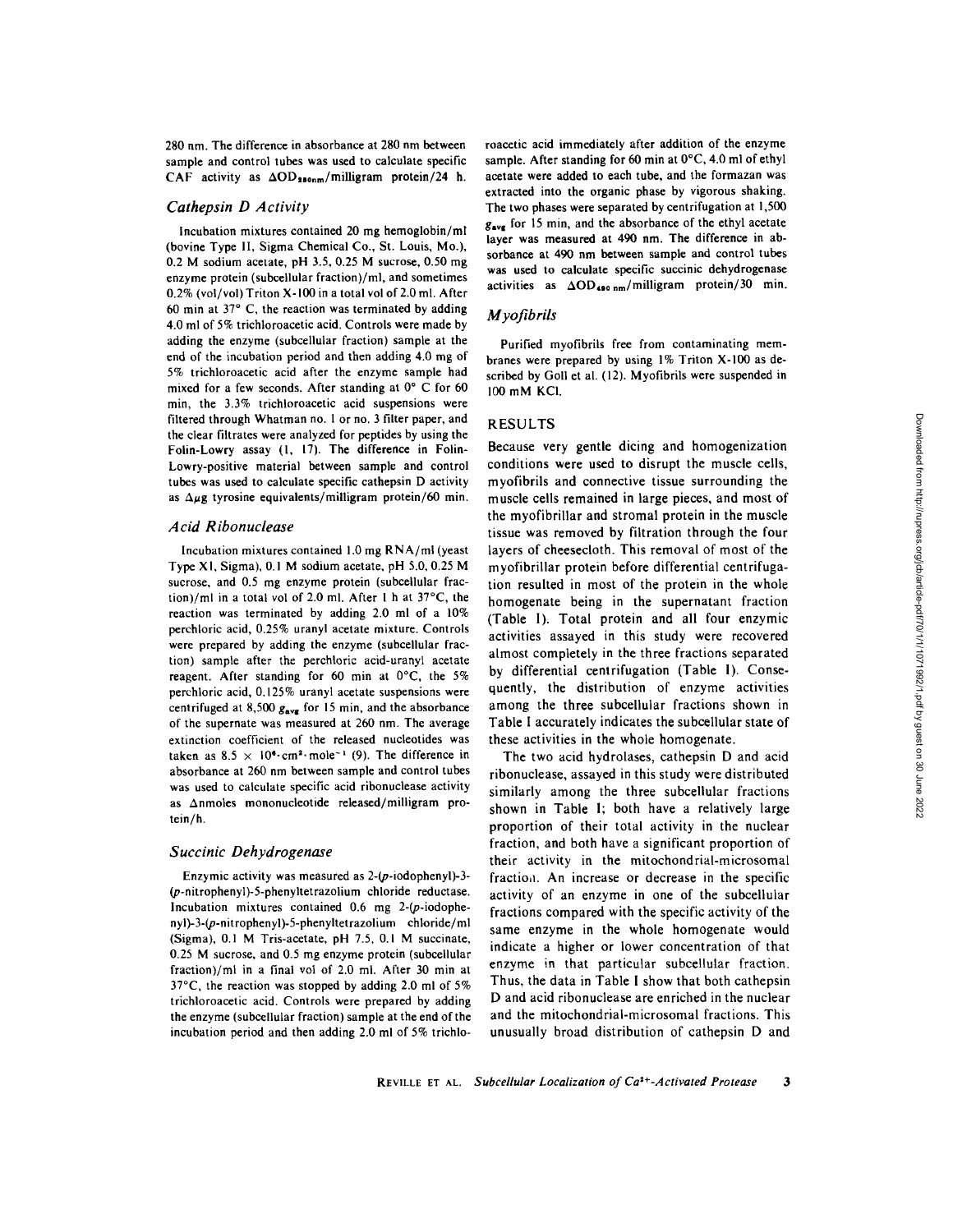| <br>۰. |  |
|--------|--|
|--------|--|

| Subcellular<br>fraction* | Protein          | Enzymic activity          |                   |                      |                     |
|--------------------------|------------------|---------------------------|-------------------|----------------------|---------------------|
|                          |                  | Succinic<br>dehydrogenase | Cathepsin D       | Acid<br>ribonuclease | CAF activity        |
| Whole homogenate         |                  | $(0.250 \pm 0.015)$       | $(5.83 \pm 0.38)$ | $(154 \pm 13)$       | $(0.091 \pm 0.019)$ |
| Nuclear                  | $17.6 \pm 1.2$ § | $63.5 \pm 2.3$            | $66.6 \pm 3.5$    | $31.2 \pm 1.2$       | $11.8 \pm 1.1$      |
|                          |                  | $(1.00 \pm 0.05)$         | $(21.7 \pm 2.2)$  | $(278 \pm 13)$       | $(0.060 \pm 0.005)$ |
| Mitochondrial-           | $4.47 \pm 0.48$  | $32.5 \pm 2.0$            | $14.4 \pm 1.3$    | $13.5 \pm 2.1$       | $2.50 \pm 0.17$     |
| microsomal               |                  | $(1.82 \pm 0.07)$         | $(19.4 \pm 1.8)$  | $(289 \pm 12)$       | $(0.060 \pm 0.008)$ |
| Supernate                | $77.9 \pm 1.1$   | $3.75 \pm 0.33$           | $19.0 \pm 2.2$    | $55.0 \pm 2.0$       | $85.8 \pm 1.1$      |
|                          |                  | $(0.010 \pm 0.001)$       | $(1.16 \pm 0.19)$ | $(101 \pm 8)$        | $(0.120 \pm 0.010)$ |
| $%$ Recovery             | $99.2 \pm 2.6$   | $103 \pm 4.9$             | $109 \pm 2.8$     | $103 \pm 6.0$        | $104 \pm 4.2$       |

| Recoveries and Percentage Distribution of Protein and Some Enzymic Activities in Three Subcellular Fractions |  |
|--------------------------------------------------------------------------------------------------------------|--|
| Separated From Porcine Skeletal Muscle Homogenates by Differential Centrifugation                            |  |

\* All fractions were frozen and thawed three times as described in the Experimental Procedures before assay.

 $\ddagger$  All figures in parentheses are specific activities expressed as means plus or minus standard errors of four different experiments. Units of specific activities are given in the Experimental Procedure.

§ All figures not enclosed by parentheses are percentage of total recovered activity of that enzyme or protein in each subcellular fraction and are means plus or minus standard errors of five different experiments.

 $\parallel$  Recovery figures are total activity recovered from the three subcellular fractions expressed as a percentage of activity in the whole homogenate and are means plus or minus standard errors of five different experiments.

acid ribonuclease activities may have occurred because it was essential to include EDTA in our homogenization and fractionation medium to prevent loss of CAF activity (8) due either to autolysis in the presence of  $Ca<sup>2+</sup>$  or to irreversible inactivation by certain divalent cations (8). It has recently been shown (26) that EDTA increases the bouyant densities of both mitochondria and lysosomes and causes them to sediment over a somewhat wider range of centrifugal force than they do in the absence of EDTA. In contrast to cathepsin D, more than half the total acid ribonuclease activity appears in the supernate (Table I). It is unclear whether this result occurred because acid ribonuclease occurs in a group of lysosomes that are more easily ruptured than those containing eathepsin D or whether two kinds of acid ribonuclease, one confined to lysosomes and the other occurring in the sarcoplasm, exist in muscle cells. Specific acid ribonuclease activity, however, is lower in the supernate than in the whole homogenate (Table i). Distributions of acid ribonuclease and cathepsin D that are similar to those shown in Table 1 have been reported previously (20).

Other studies showed that cathepsin D activity in the whole homogenate, nuclear, and mitochondrial-microsomal fractions was 26% (whole homogenate) to 62% (mitochondrial-microsomai) higher when assayed in the presence of 0.2% Triton X-100 than when assayed in the absence of this

membrane-disrupting agent. This effect of Triton X-100 is strong evidence that at least some of the cathepsin D activity in the nuclear and mitochondrial-microsomal fractions was confined in a membrane-enclosed particle and was not measured in the absence of treatment to rupture these membrane particles and free cathepsin D. Because cathepsin D is a lysosomal enzyme (5), the membranous particles containing cathepsin D activity in the nuclear and mitochondrial-microsomal fractions are presumably lysosomes that were sedimented intact in these fractions.

The distribution of CAF activity among the three subcellular fractions shown in Table I is completely different from the distribution of either acid ribonuclease or cathepsin D (Table I). Over 85% of total CAF activity was unsedimentable, and the specific CAF activity also was higher in the supernate and lower in the nuclear and mitochondrial-microsomal fractions than in the whole homogenate (Table I). These results indicate that the specific activity of CAF is increased by removal of sedimentable protein and suggest that CAF is nonsedimentable. CAF activity was unaffected by treatments to disrupt membranes in any of the four subcellular fractions. Although it is not known whether lysosomal membranes would remain intact throughout the 24-h incubations required to assay CAF activity, that CAF activity was not even slightly diminished in the absence of mem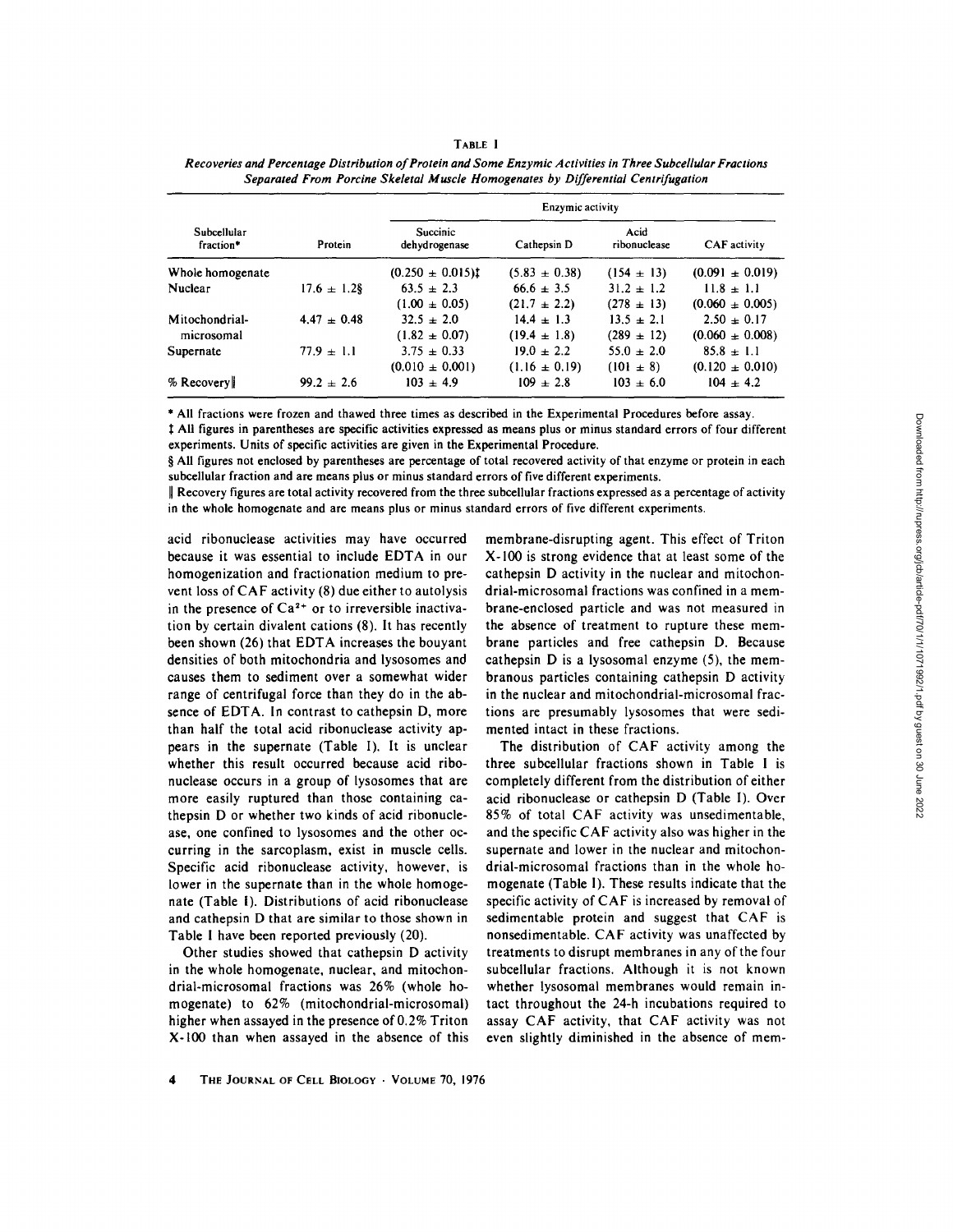brahe disruption is consistent with a nonlysosomal location for CAF.

Most of the succinic dehydrogenase activity was found in the nuclear and the mitochondrialmicrosomal fractions (Table 1). The specific activity of succinic dehydrogenase also was higher in both the nuclear and the mitochondrial-microsomal fractions than in the whole homogenate (Table I). Because succinic dehydrogenase is a mitochondrial enzyme, these results indicate that the homogenization conditions used in this study were gentle enough to preserve most mitochondria.

The effects of the three subcellular fractions isolated in this study on the structure of purified myofibrils in the presence and absence of  $Ca<sup>2+</sup>$ were monitored in the phase microscope. Fractions having CAF activity would, in the presence of  $Ca<sup>2+</sup>$ , remove Z disks from myofibrils without causing other noticeable alterations (4, 8), but would have no effect on myofibril structure in the absence of  $Ca<sup>2+</sup>$ . Degradation of myofibrils in the absence of  $Ca<sup>2+</sup>$ , however, would indicate the presence in muscle cells of non-CAF enzymes capable of degrading intact myofibrils. The results shown in Fig. I demonstrate that, in the absence of  $Ca<sup>2+</sup>$ , none of the subcellular fractions prepared in this study caused any structural effects detectable in the phase microscope (Fig. 1  $a$ ,  $c$ , and  $e$ ). This result agrees with numerous previous findings (3, l I, 18, 19, 25) that muscle cathepsins have no detectable effect on intact myofibrils or on purified actomyosin. On the other hand, the structure of myofibrils incubated with  $Ca<sup>2+</sup>$  and the whole homogenate or the supernatant fraction was clearly altered after 24 h of incubation. Z disks in myofibrils incubated with the whole homogenate and  $Ca<sup>2+</sup>$  lost much of their density and in some instances were missing entirely (Fig.  $1 \; b$ ). Although the effect in Fig. 1  $b$  may be artificially enhanced by the phase halo, loss of Z disk intensity in the myofibrils seemed particularly noticeable at the exterior of the myofibrils, as though the Z-disk-removing enzyme were slowly diffusing toward the interior of the myofibril. Both I and A

EGTA



FIGURE I Phase-contrast micrographs of myofibrils after incubation for 24 h with different subceilular fractions from homogenized porcine skeletal muscle. Micrographs  $(a)$ ,  $(c)$ , and  $(e)$  show control myofibrils incubated with aliquots of whole homogenate, nuclear or mitochondrial-microsomal, or supernatant fractions, respectively, for 24 h at  $25^{\circ}$ C in 100 mM KCl, 20 mM Tris-acetate, pH 7.0, 10 mM 2-mercaptoethanol, 8 mM EGTA, 1 mM NaN<sub>3</sub>, 0.8 mM EDTA, 33 mM sucrose, 0.4 mg protein from subcellular fraction/ml, 4.0 mg purified myofibrils/ml. Micrographs  $(b)$ ,  $(d)$ , and  $(f)$  show treated myofibrils incubated with portions of whole homogenate, nuclear or mitochondrial-microsomai, or supernatant fractions, respectively, for 24 h at 25°C in 100 mM KCl, 20 mM Tris-acetate, pH 7.0, 10 mM 2-mercaptoethanol, 8 mM CaCl<sub>2</sub>, 1 mM NaN<sub>s</sub>, 0.8 mM EDTA, 33 mM sucrose, 0.4 mg protein from subcellular fraction/ml, 4.0 mg purified myofibrils/ml. Z disks are weakened and partly gone in  $(b)$  and are almost entirely gone in (f). Myofibrils shown in (b) and (f) seem to have narrower A bands and wider I bands **than normal even though an H zone still exists. H, treated with whole homogenate; N or** *M-M,* treated with nuclear or mitochondrial-microsomal fractions:  $S$ , treated with supernatant fraction.  $\times$  1,400.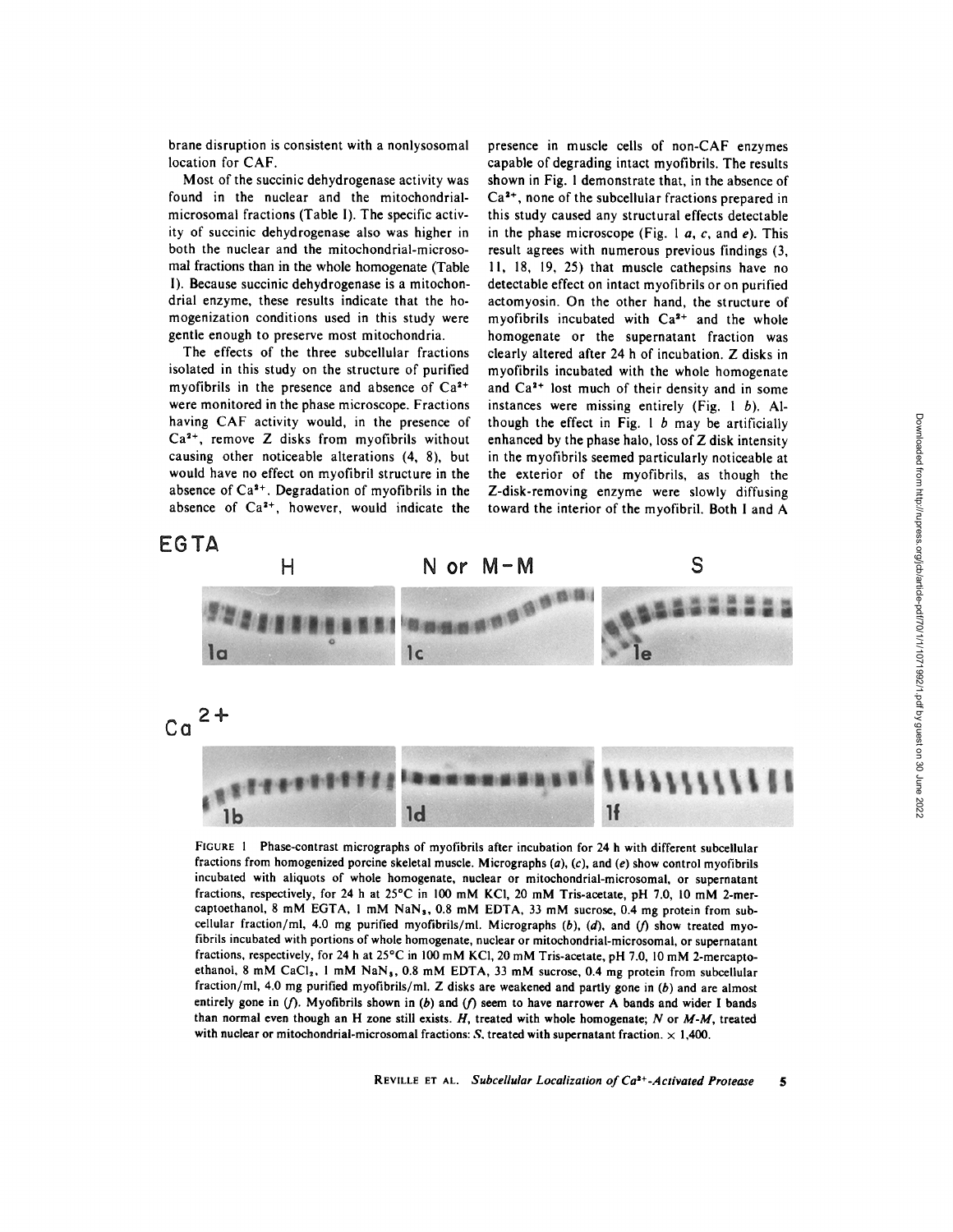bands remained after 24 h of incubation with the whole homogenate, but the I band seemed slightly wider and the A band seemed slightly narrower than in the myofibrils incubated in the absence of  $Ca<sup>2+</sup>$  (cf. Fig. 1 a and b). Neither the nuclear nor the mitochondrial-microsomal fractions had significant structural effects on myofibrils in the presence of  $Ca^{2+}$  (Fig. 1 d), although in a few instances (not shown here) Z disks in myofibrils incubated with the nuclear or mitochondrialmicrosomal fractions in the presence of  $Ca<sup>2+</sup>$ seemed structurally weaker than those in myofibrils incubated in the absence of  $Ca<sup>2+</sup>$ . The normal I and A bands in myofibrils incubated with the nuclear or mitochondrial-microsomal fractions and  $Ca<sup>2+</sup>$  demonstrate that the widened I bands and narrowed A bands observed in Fig. 1 b were not caused by  $Ca<sup>2+</sup>$  itself (cf. Fig. 1 b and d). Incubation with the supernatant fraction and  $Ca<sup>2+</sup>$  always caused the greatest effect on myofibril structure (Fig. 1  $f$ ). Many Z disks were completely removed, and the remainder were very weak after 24 h of incubation with the supernatant fraction in the presence of  $Ca^{2+}$  (Fig. 1 f). Incubation with  $Ca<sup>2+</sup>$  and the supernatant fraction also resulted in significant widening of the I band and narrowing of the A band, similar to that observed in myofibrils incubated with  $Ca<sup>2+</sup>$  and the whole homogenate (cf. Fig. 1 b and f).  $Ca^{2+}$ -dependent Z-disk removal by the supernate and whole homogenate fractions thus agrees with quantitative assays of  $Ca<sup>2+</sup>$ -dependent release of soluble peptides from myofibrils by these fractions and provides some assurance that the quantitative assay is a reasonably accurate measure of CAF activity.

# DISCUSSION

That it was impossible to sediment major proportions of CAF activity from cheesecloth-filtered homogenates in which most of the succinic dehydrogenase, cathepsin D, and acid ribonuclease activity could be sedimented is strong evidence that CAF either is not localized in membrane-bounded subcellular particles in skeletal muscle cells or is in a class of membrane-bounded particles so labile that they are completely ruptured by homogenization and isolation procedures that preserve a significant number of mitochondria and cathepsincontaining lysosomes. These results were unchanged if the mitochondrial-microsomal fraction was prepared by centrifugation between 1,000  $g_{\text{avg}}$ and 75,000  $g_{\text{avg}}$  for 60 min instead of between

1,000  $g_{\text{avg}}$  and 50,000  $g_{\text{avg}}$  for 60 min. Sedimentation of succinic dehydrogenase activity suggests that most mitochondria in the muscle cell homogehates used in this study were intact and sedimentable. Similarly, sedimentation of cathepsin D and acid ribonuclease activities suggests that most muscle lysosomes in our muscle cell homogenates were intact and sedimentable. Latency of cathepsin D activity in the nuclear and mitochondrialmicrosomal fractions provides additional evidence that our homogenization procedures preserved some muscle lysosomes. Consequently, even the small amounts of CAF activity present in the nuclear and mitochondrial-microsomal fractions were probably due to contamination of the small nuclear and mitochondrial-microsomal pellets by supernate and not due to sedimentation of CAF molecules enclosed in a membrane-bounded particle.

We have noted several times that yields of CAF are decreased if mild homogenization is substituted for the three 30-s bursts of homogenization used to suspend ground muscle in our procedure for preparing CAF (7). Because CAF is not enclosed in a membrane-bounded particle, the observation that severe homogenization sometimes increases yields of CAF suggests that such homogenization releases CAF from myofibrils or other structures where it is adsorbed. CAF adsorbed to myofibrils would not have been measured in the present study because most of the myofibrils were removed by filtration through four layers of cheesecloth before differential centrifugation began. If CAF is adsorbed to myofibrils, the simplest and most direct interpretation of such adsorption is that CAF is bound nonspecifically to myofibrils when the cell is ruptured and the ruptured cells suspended by using a blender.

That severe homogenization increases CAF yields and that the CAF molecule has an axial ratio greater than 5.5 (8), however, may also indicate that CAF has some structural significance in the muscle cell. If CAF's physiological role is to degrade Z disks and thereby initiate disassembly of myofibrils as we have suggested (6), the effectiveness of the very small amounts of CAF that evidently exist in skeletal muscle cells (7) would be increased greatly if CAF were adsorbed to I filaments near the Z disk or to the Z disk itself. The speculation that CAF is located in the 1 band also is intriguing because the I band has been shown to possess high local  $Ca<sup>2+</sup>$  concentrations (28), and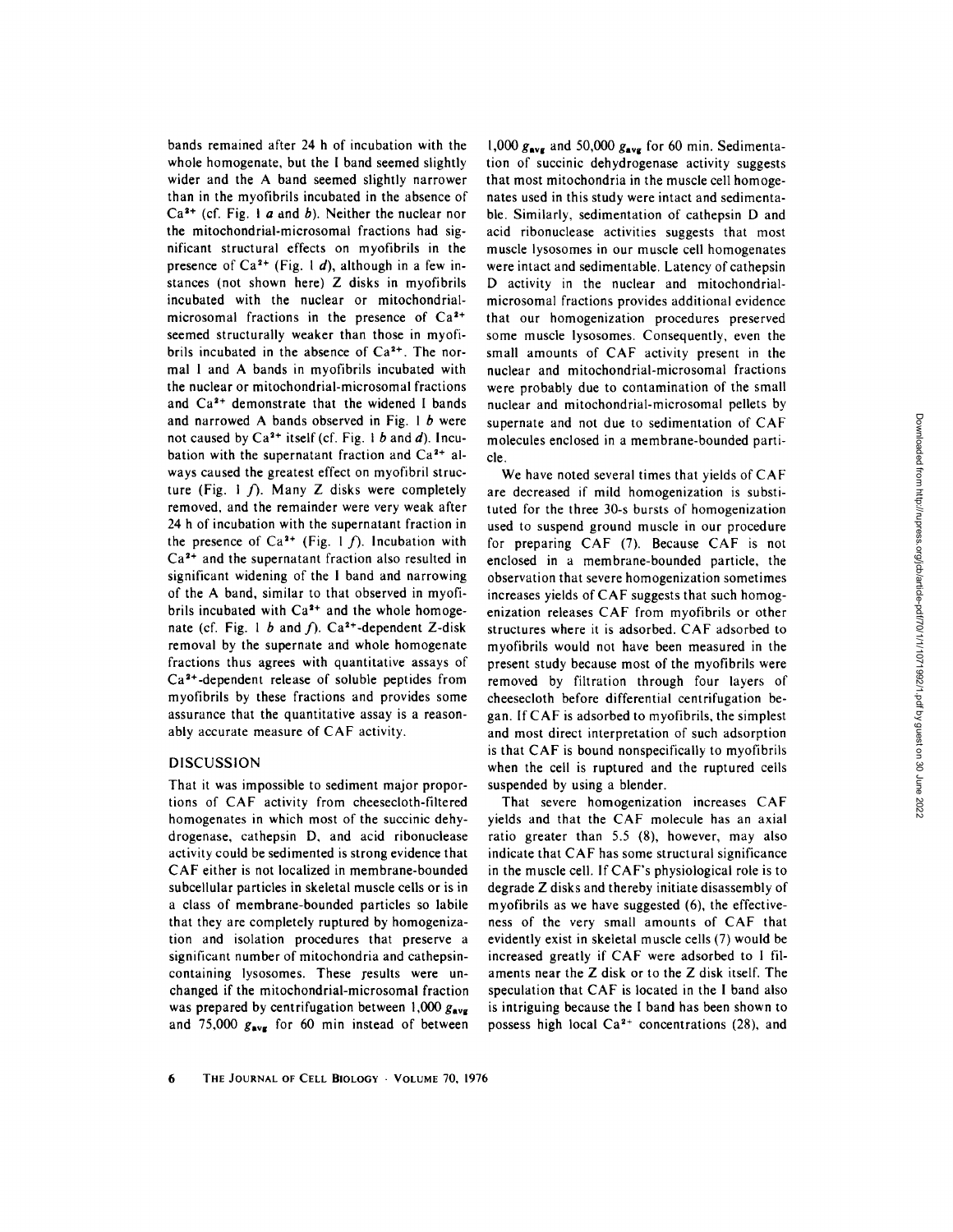we have previously discussed the probable role of Ca 2+ in regulating CAF activity *in situ* (8). Alternatively, the parvalbumins  $(2)$  bind  $Ca<sup>2+</sup>$ avidly and may function in vivo to produce localized  $Ca<sup>2+</sup>$  concentration gradients that might activate CAF, or the CAF molecule may undergo a modification that lowers or eliminates its  $Ca<sup>2+</sup>$ requirement for activity. Additional work is necessary to permit a choice among these various alternatives.

We are grateful to Jackie Harvey, Mary Edwards, Darlene Markley, and Mary Bremner for devoted and expert technical assistance, and to Joan Andersen and Barbara Hallman for unfailing assistance in preparing the manuscript. We also gratefully acknowledge Allen Christian, John Olson, and Craig Watson for their help in supplying pig muscle for this study.

This is journal paper no. J-8271 of the Iowa Agriculture and Home Economics Experiment Station, Projects no. 1795, 1796, and 2025. This work was supported in part by grants AM-12654 and HL-15679 from the National Institutes of Health, and by grants from the Muscular Dystrophy Associations of America, from the American Heart Association (no. 71-679), and from the iowa Heart Association. This work was done during the tenure of a Research Fellowship of the Muscular Dystrophy Associations of America to W. J. Reville. W. R. Dayton was supported by a U.S. Public Health Service Traineeship from grant FD 00005 from the Food and Drug Administration.

*Received for publication 9 October 1975, and in revised form 25 February 1976.* 

#### REFERENCES

- 1. BARRETT, A. J. 1972. Lysosomal enzymes. *In* Lysosomes, A Laboratory Handbook. J. T. Dingle, editor. American Elsevier Publishing Co., New York. 46-135.
- 2. BLUM, H. E., S. POCINWONG, and E. H. FISCHER. 1974. A phosphate-acceptor protein related to parvalbumins in dogfish skeletal muscle. *Proc. Natl. Acad. Sci. U.S.A.* 71:2198-2202.
- 3. BODWELL, C. E., and A. M. PEARSON. 1964. The activity of partially purified bovine catheptic enzymes on various natural and synthetic substrates. J. *Food Sci.* 29:602-607.
- 4. BUSCH, W. A., M. H. STROMER, D. E. GOLL, and A. SUZUKI. 1972.  $Ca^{2+}$ -specific removal of Z lines from rabbit skeletal muscle. *J. Cell Biol.* 52:367-381.
- 5. CANONICO, P. G., and J. W. C. BIRD. 1970. Lysosomes in skeletal muscle tissue. Zonal centrifugation evidence for multiple cellular sources. *J. Cell Biol.*  45:321-333.
- 6. DAYTON, W. R., D. E. GOLL, M. H. STROMER, W. J. REVILLE, M. G. ZEECE, and R. M. ROBSON. 1975. Some properties of a  $Ca<sup>2+</sup>$ -activated protease that may be involved in myofibrillar protein turnover. Cold Spring Harbor Conferences on Cell Proliferation, Vol. 2. Proteases and Biological Control. E. Reich, D. B. Rifkin, and E. Shaw, editors. Cold Spring Harbor Laboratory, Cold Spring Harbor, New York. 551-577.
- 7. DAYTON, W. R., D. E. GOLL, M. G. ZEECE, R. M. ROBSON, and W. J. REVILLE. 1976. A Ca<sup>2+</sup>-activated protease possibly involved in myofibrillar protein turnover. Purification from porcine muscle. *Biochemistry.* In press.
- 8. DAYTON, W. R., W. J. REVILLE, D. E. GOLL, and M. H. STROMER. 1976. A Ca<sup>2+</sup>-activated protease possibly involved in myofibrillar protein turnover. Partial characterization of the purified enzyme. *Biochemistry.* In press.
- 9. DEDUVE, C., B. C. PRESSMAN, R. GIANETTO, R. WATTIAUX, and F. APPELMANS. 1955. Tissue fractionation studies. VI. Intracellular distribution patterns of enzymes in rat-liver tissue. *Biochem. J.*  60:604 617.
- 10. DEDUVE, C., and R. WATTIAUX. 1966. Functions of lysosomes. *Ann. Rev. Physiol.* 28:435-492.
- 11. FUKAZAWA, T., and T. YASUI. 1967. The change in zigzag configuration of the Z-line of myofibrils. *Biochim. Biophys. Acta.* **140:**534-537.
- 12. GOLL, D. E., R. B. YOUNG, and M. H. STROMER. 1975. Separation of subcellular organelles by differential and density gradient centrifugation. Proc. 27th Annual Reciprocal Meat Conf., National Livestock and Meat Board, Chicago, III. 250-290.
- 13. GORNALL, A. G., C. J. BARDAWlLL, and M. M. DAVID. 1949. Determination of serum proteins by means of the biuret reaction. *J. Biol. Chem.*  177:751-766.
- 14. HAIDER, M., and H. L. SEGAL. 1972. Some characteristics of the alanine aminotransferase- and arginase-inactivating system of lysosomes. *Arch. Biochem. Biophys.* 148:228-237.
- 15. HUISMAN, W., J. M. W. BOUMA, and M. GRUBER. 1973. involvement of thiol enzymes in the lysosomal breakdown of native and denatured proteins. *Biochim. Biophys. Acta.* 297:98-109.
- 16. HUSTON, R. B., and E. G. KREBS. 1968. Activation of skeletal muscle phosphorylase kinase by  $Ca<sup>2+</sup>$ . II. Identification of the kinase activating factor as a proteolytic enzyme. *Biochemistry.* 7:2116-2122.
- 17. LOWRY, O. H., N. J. ROSEBROUGH, A. L. FARR, and R. J. RANDALL. 1951. Protein measurement with the Folin phenol reagent. *J. Biol. Chem.* 193:265-275.
- 18. MARTINS, C. B., and J. R. WHITAKER. 1968. Catheptic enzymes and meat tenderization. I. Purification of cathepsin D and its action on aetomyosin. *J. Food Sci.* 33:59-64.

REVILLE ET AL. Subcellular Localization of Ca<sup>2+</sup>-Activated Protease 7